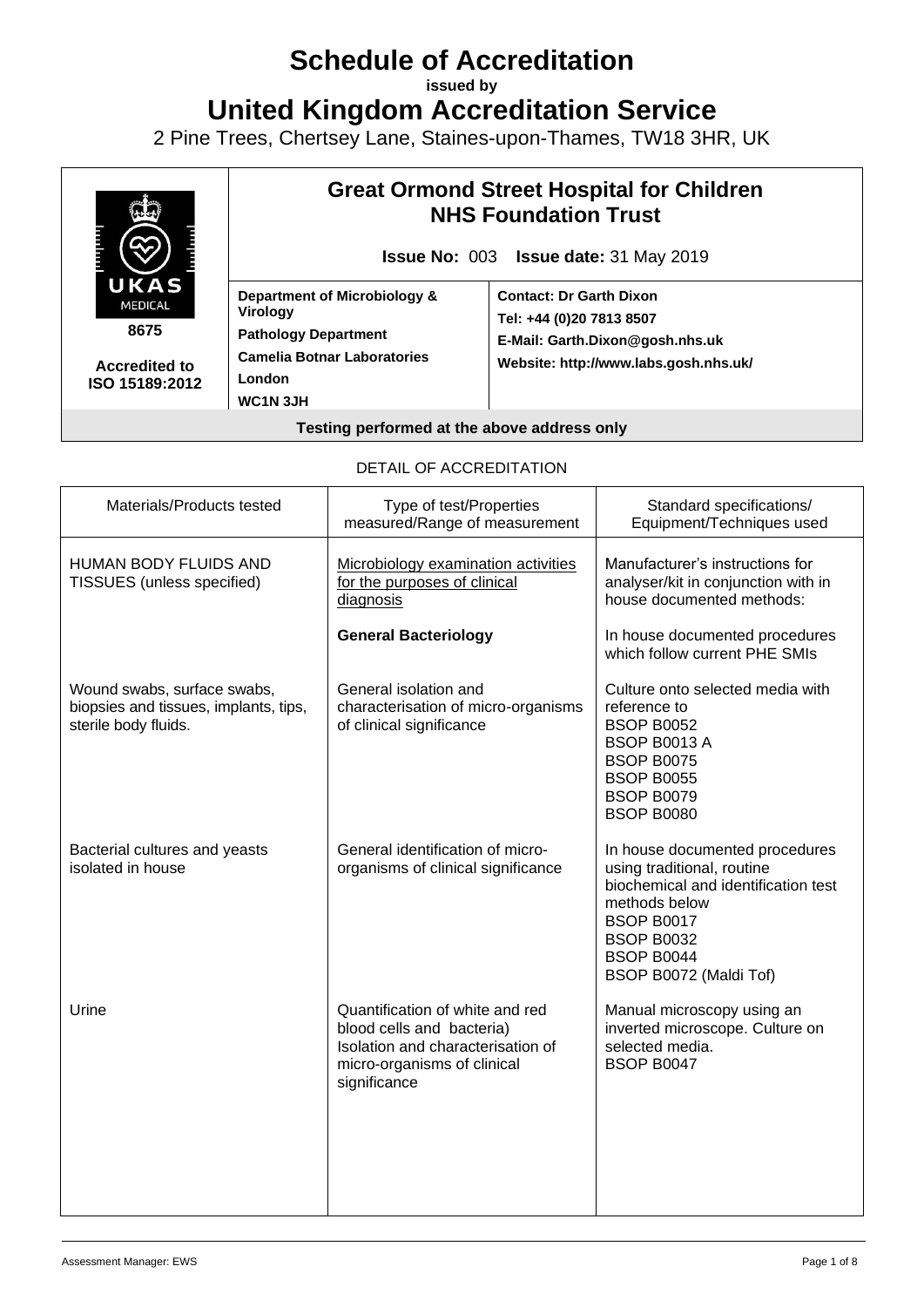

#### **Schedule of Accreditation issued by United Kingdom Accreditation Service**

2 Pine Trees, Chertsey Lane, Staines -upon-Thames, TW18 3HR, UK

## **Great Ormond Street Hospital for Children NHS Foundation Trust Issue No:** 003 **Issue date:** 31 May 2019

| Materials/Products tested                                                                                                                                | Type of test/Properties<br>measured/Range of measurement                                                                                                                           | Standard specifications/<br>Equipment/Techniques used                                                                         |
|----------------------------------------------------------------------------------------------------------------------------------------------------------|------------------------------------------------------------------------------------------------------------------------------------------------------------------------------------|-------------------------------------------------------------------------------------------------------------------------------|
| <b>HUMAN BODY FLUIDS AND</b><br>TISSUES (unless specified) (cont'd)                                                                                      | Microbiology examination activities<br>for the purposes of clinical<br>diagnosis (cont'd)                                                                                          | Manufacturer's instructions for<br>analyser/kit in conjunction with in<br>house documented methods:                           |
|                                                                                                                                                          | <b>General Bacteriology (cont'd)</b>                                                                                                                                               | In house documented procedures<br>which follow current PHE SMIs                                                               |
| Body fluids including CSF                                                                                                                                | Bacterial and fungal antigens<br><b>BHS</b> group <b>B</b><br>N. meninigitidis A, C, Y, W135,<br>N. meningitidis B<br>E. coli K1,<br>Strep pneumo,<br>H. influenzae Pittman type B | BSOP B0056 using Wellcogen<br><b>Bacterial Antigen Kit</b>                                                                    |
| Faeces, rectal swabs, duodenal<br>fluids                                                                                                                 | General isolation and<br>characterisation of enteric<br>pathogens of clinical significance                                                                                         | Culture onto selected media and<br>manual microscopy with reference<br>to<br><b>BSOP B0024</b><br><b>BSOP B0077</b>           |
| Faeces                                                                                                                                                   | Clostridium difficile                                                                                                                                                              | Culture onto selective media<br><b>BSOP B0074</b>                                                                             |
| Faeces, rectal swabs, duodenal<br>fluids                                                                                                                 | Examination for the presence of<br>parasites (ova, cysts, trophozoites<br>and worms) of clinical significance                                                                      | Wet prep, faecal concentration and<br>manual microscopy<br><b>BSOP B0024</b><br><b>BSOP B0077</b><br><b>BSOP B0081</b>        |
| Nose, throat, skin, site and other<br>specimens as required                                                                                              | <b>MRSA</b> screening                                                                                                                                                              | <b>BSOP B0032</b><br>Using Chromogenic agar (Oxoid<br>Brilliance MRSA II medium)                                              |
| Whole blood, peritoneal dialysis<br>fluid, gene therapy fluid, other<br>sterile fluids                                                                   | Detection of microbial growth and<br>general isolation of micro-<br>organisms of clinical significance                                                                             | BD Bactec FX400 and FX200 using<br>colorimetric detection<br>BSOPB0016                                                        |
| All specimens considered<br>appropriate after clinical<br>assessment, including respiratory<br>samples sputum, bronchoalveolar<br>lavage, tissue and CSF | Detection and isolation of microbial<br>growth and isolation of<br>Mycobacteria sp.                                                                                                | Using ZN microscopy, LJ Slopes<br>and automated culture using BD<br>Bactec MGIT 320<br><b>BSOP B0046</b><br><b>BSOP B0004</b> |
|                                                                                                                                                          |                                                                                                                                                                                    |                                                                                                                               |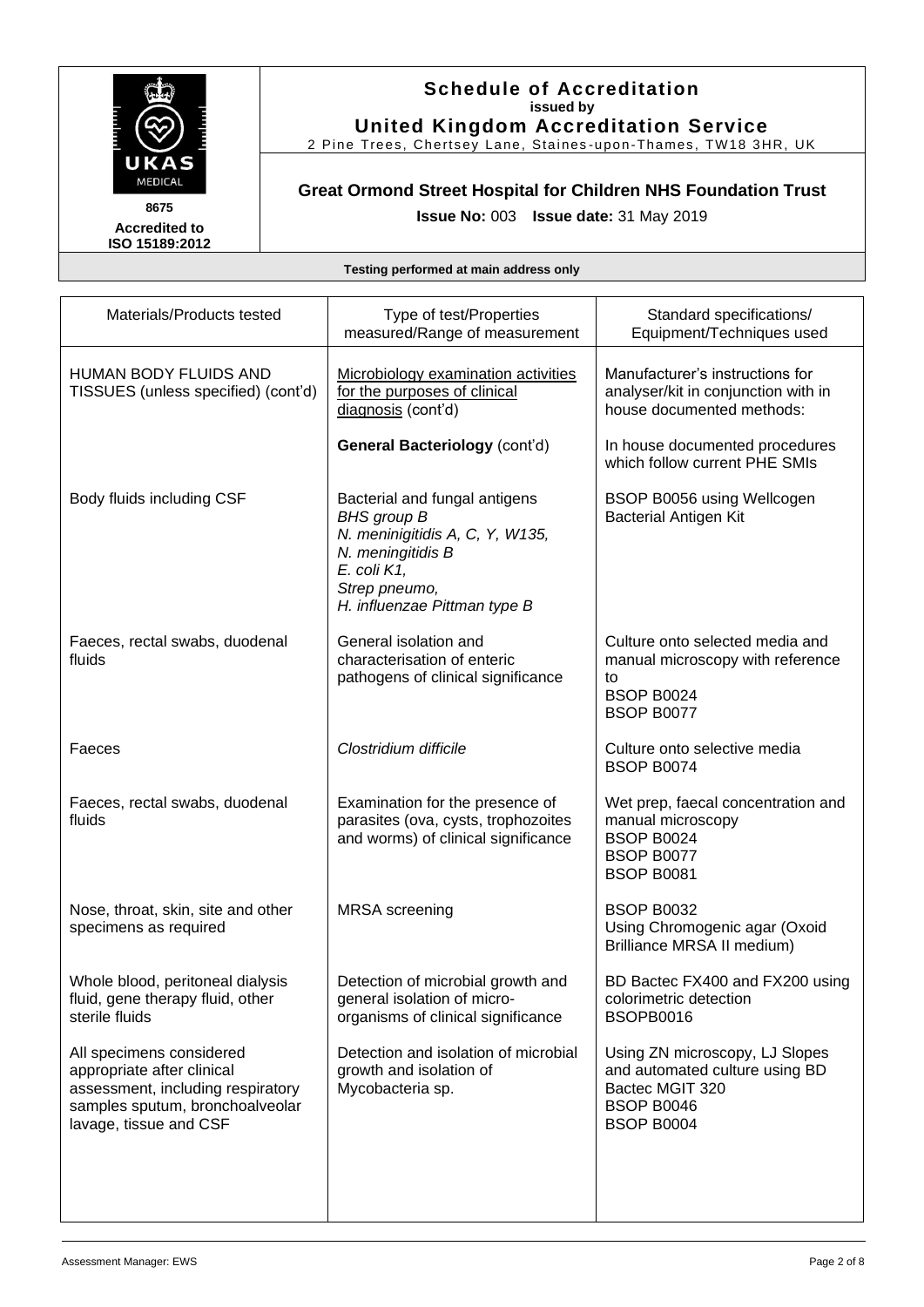

#### **Schedule of Accreditation issued by United Kingdom Accreditation Service**

2 Pine Trees, Chertsey Lane, Staines -upon-Thames, TW18 3HR, UK

## **Great Ormond Street Hospital for Children NHS Foundation Trust Issue No:** 003 **Issue date:** 31 May 2019

| Materials/Products tested                                                                                                                                    | Type of test/Properties<br>measured/Range of measurement                                  | Standard specifications/<br>Equipment/Techniques used                                                                   |
|--------------------------------------------------------------------------------------------------------------------------------------------------------------|-------------------------------------------------------------------------------------------|-------------------------------------------------------------------------------------------------------------------------|
| <b>HUMAN BODY FLUIDS AND</b><br>TISSUES (unless specified) (cont'd)                                                                                          | Microbiology examination activities<br>for the purposes of clinical<br>diagnosis (cont'd) | Manufacturer's instructions for<br>analyser/kit in conjunction with in<br>house documented methods:                     |
|                                                                                                                                                              | <b>General Bacteriology (cont'd)</b>                                                      | In house documented procedures<br>which follow current PHE SMIs                                                         |
| Clinical isolates from human tissue<br>and body fluids                                                                                                       | Antimicrobial susceptibility                                                              | Testing by disc diffusion following<br><b>EUCAST</b> guidelines and<br>confirmation by MICE or Etest                    |
|                                                                                                                                                              |                                                                                           | <b>BASC/MICE</b><br><b>BSOP B0002</b><br><b>BSOP B0003</b>                                                              |
| Respiratory specimens, including<br>nose, throat, tracheostomy, sputum,<br>endo-tracheal aspirate,<br>nasopharyngeal aspirate and eye<br>swabs if indicated. | Culture for significant bacterial and<br>fungal pathogens                                 | Culture onto selected media<br><b>BSOP B0040</b><br><b>BSOP B0004</b><br><b>BSOP B0076</b><br><b>BSOP B0078</b>         |
| Plasma, CSF                                                                                                                                                  | Therapeutic Drug Monitoring (TDM)<br>Amikacin<br>Gentamicin<br>Tobramycin<br>Vancomycin   | Assay using Indiko Plus by<br>photometric, monochromatic,<br>bichromatic absorbance<br>measurement<br><b>BSOP B0068</b> |
|                                                                                                                                                              | <b>Mycology</b>                                                                           |                                                                                                                         |
| Hair, skin scrapings and nails                                                                                                                               | General isolation and<br>characterisation of fungi of clinical<br>significance            | <b>Culture and Microscopy</b><br>BSOP B0026A<br>BSOP B0026B<br><b>BSOP B0053</b>                                        |
|                                                                                                                                                              | Serology                                                                                  |                                                                                                                         |
| Serum                                                                                                                                                        | Serological testing                                                                       | Separation and storage of sera<br><b>BSOP B0064</b>                                                                     |
|                                                                                                                                                              | Antistreptolysin O and antiDNAase<br>B titres (aka ASOT/DNAase)                           | Using BNII Nephelometer<br><b>BSOP B0015</b>                                                                            |
|                                                                                                                                                              | Syphilis screening                                                                        | Using lateral flow device,<br>ESPLINE® TP by FUJIBREBIO INC<br><b>BSOP B0070</b>                                        |
|                                                                                                                                                              |                                                                                           |                                                                                                                         |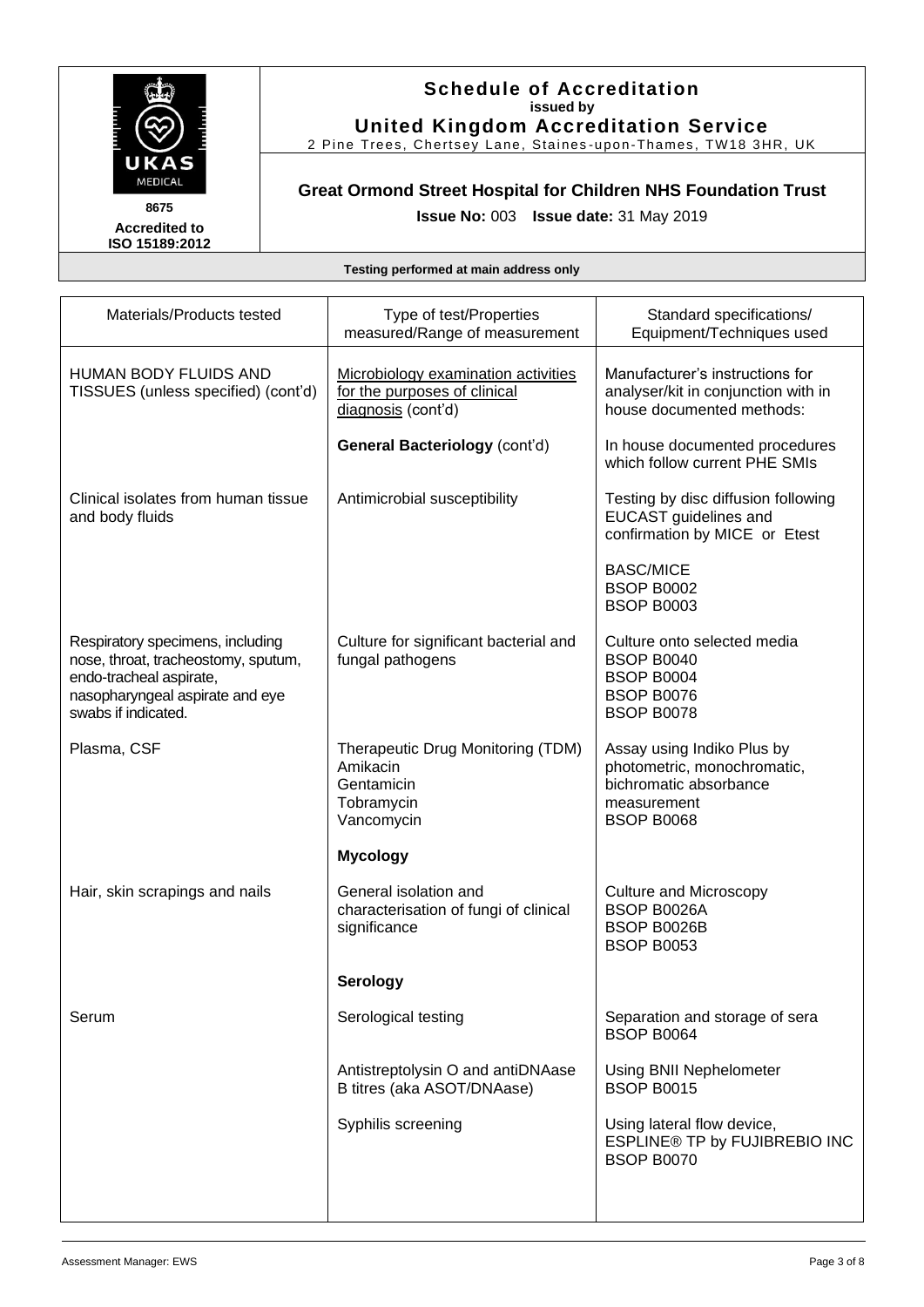

#### **Schedule of Accreditation issued by United Kingdom Accreditation Service**

2 Pine Trees, Chertsey Lane, Staines -upon-Thames, TW18 3HR, UK

## **Great Ormond Street Hospital for Children NHS Foundation Trust Issue No:** 003 **Issue date:** 31 May 2019

| Materials/Products tested                           | Type of test/Properties<br>measured/Range of measurement                                                                                                                                                                                                                                                                                                                                                                               | Standard specifications/<br>Equipment/Techniques used                                                                                                                                                                                                                                                                                                                                   |
|-----------------------------------------------------|----------------------------------------------------------------------------------------------------------------------------------------------------------------------------------------------------------------------------------------------------------------------------------------------------------------------------------------------------------------------------------------------------------------------------------------|-----------------------------------------------------------------------------------------------------------------------------------------------------------------------------------------------------------------------------------------------------------------------------------------------------------------------------------------------------------------------------------------|
| HUMAN BODY FLUIDS AND<br>TISSUES (unless specified) | Microbiology examination activities<br>for the purposes of clinical<br>diagnosis (cont'd)                                                                                                                                                                                                                                                                                                                                              | Manufacturer's instructions for<br>analyser/kit in conjunction with in<br>house documented methods:                                                                                                                                                                                                                                                                                     |
|                                                     | Serology (cont'd)                                                                                                                                                                                                                                                                                                                                                                                                                      | In house documented procedures<br>which follow current PHE SMIs                                                                                                                                                                                                                                                                                                                         |
| Serum                                               | Qualitative detection of:                                                                                                                                                                                                                                                                                                                                                                                                              | Manufacturer's instructions for<br>Biomerieux Vidas (ELFA) in<br>conjunction with in house<br>documented methods:                                                                                                                                                                                                                                                                       |
|                                                     | CMV IgG Antibody<br><b>CMV IgM Antibody</b><br>Hepatitis A IgM Antibody<br>Anti-Hepatitis A total antibody<br>Hepatitis B Surface Antigen<br>Anti-HBs total antibody<br>HIV-1 Antigen/Antibody and HIV-2<br>Lyme IgG and IgM<br>Rubella IgG<br>Toxoplasma Gondi complete<br>antibody<br>VZV IgG antibody<br>EBV VCA IgG Antibody<br>EBV VCA IgM Antibody<br>Hepatitis B core antibody<br>Measles IgG<br>Hepatitis B e Antigen/Antibody | VIDAS and VIDAS PC<br><b>VSOP W0021</b><br><b>VSOP S0034</b><br><b>VSOP S0035</b><br><b>VSOP S0036</b><br><b>VSOP S0037</b><br><b>VSOP S0038</b><br><b>VSOP S0040</b><br><b>VSOP S0041</b><br><b>VSOP S0044</b><br><b>VSOP S0046</b><br><b>VSOP S0048</b><br><b>VSOP S0049</b><br><b>VSOP S0058</b><br><b>VSOP S0059</b><br><b>VSOP S0063</b><br><b>VSOP S0042</b><br><b>VSOP S0053</b> |
|                                                     | Mycoplasma PPA<br>HSV IgG Antibody<br>Hepatitis C Antigen/ Antibody                                                                                                                                                                                                                                                                                                                                                                    | Manual EIA using kits from various<br>manufacturers<br>VSOP S0002 (Mast)<br>VSOP S0030 (Bio-Rad)<br>VSOP S0052 (Bio-Rad)                                                                                                                                                                                                                                                                |
|                                                     | Virology                                                                                                                                                                                                                                                                                                                                                                                                                               |                                                                                                                                                                                                                                                                                                                                                                                         |
|                                                     | Interferon Gamma testing                                                                                                                                                                                                                                                                                                                                                                                                               | Quantiferon QTB gold<br><b>VSOP S0060</b><br><b>VSOP S0061</b>                                                                                                                                                                                                                                                                                                                          |
| Stool                                               | <b>Pancreatic Elastase</b>                                                                                                                                                                                                                                                                                                                                                                                                             | Manual EIA-Pancreatic elastase 1<br>EIA - Schebo tech<br><b>VSOP S0029</b>                                                                                                                                                                                                                                                                                                              |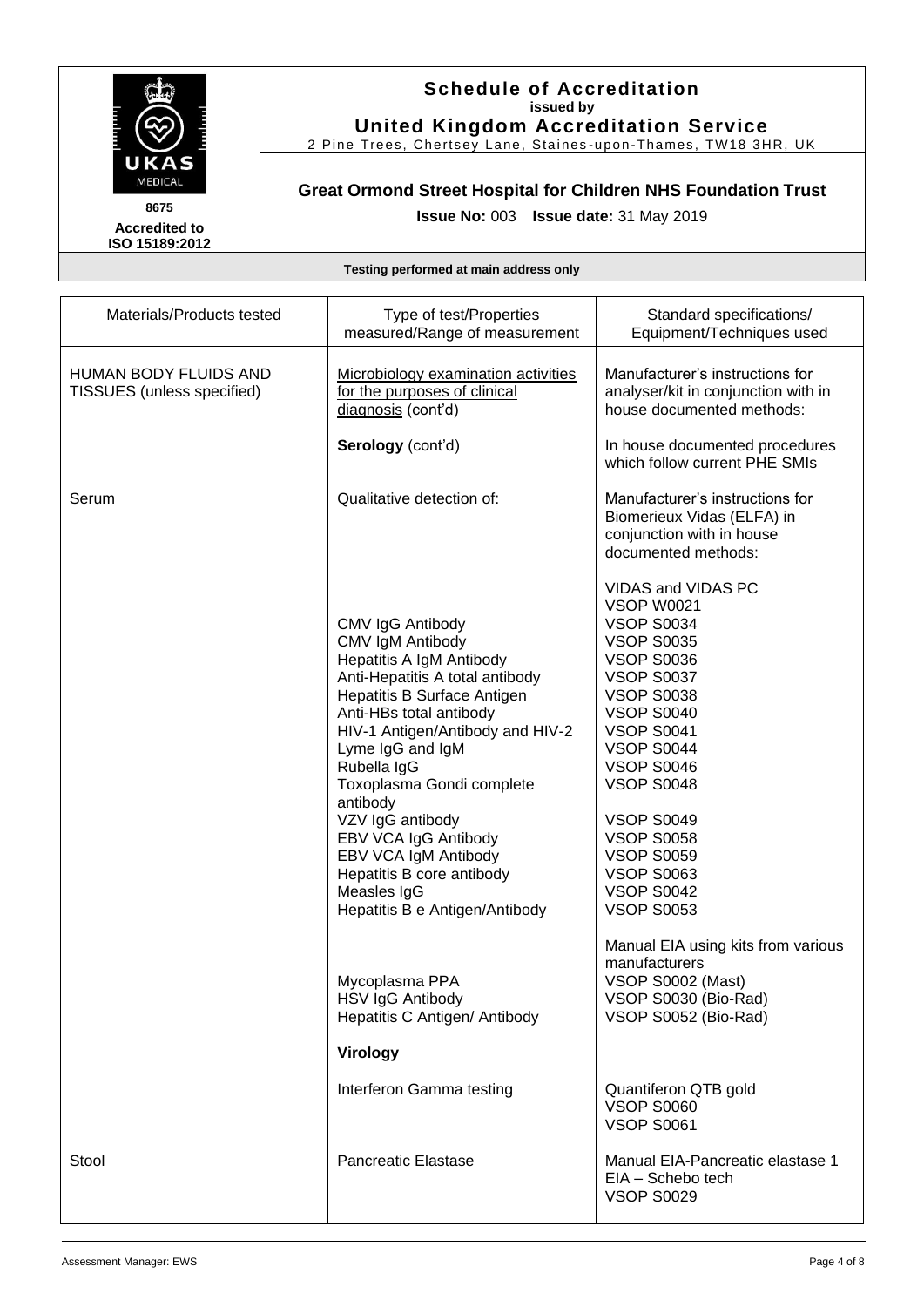

#### **Schedule of Accreditation issued by United Kingdom Accreditation Service**

2 Pine Trees, Chertsey Lane, Staines -upon-Thames, TW18 3HR, UK

## **Great Ormond Street Hospital for Children NHS Foundation Trust Issue No:** 003 **Issue date:** 31 May 2019

| Materials/Products tested                                           | Type of test/Properties<br>measured/Range of measurement                                                                               | Standard specifications/<br>Equipment/Techniques used                                                                                                                                                                                                                                                         |
|---------------------------------------------------------------------|----------------------------------------------------------------------------------------------------------------------------------------|---------------------------------------------------------------------------------------------------------------------------------------------------------------------------------------------------------------------------------------------------------------------------------------------------------------|
| <b>HUMAN BODY FLUIDS AND</b><br>TISSUES (unless specified) (cont'd) | Microbiology examination activities<br>for the purposes of clinical<br>diagnosis (cont'd)                                              | Manufacturer's instructions for<br>analyser/kit in conjunction with in<br>house documented methods:                                                                                                                                                                                                           |
|                                                                     | Virology (cont'd)                                                                                                                      | In house documented procedures<br>which follow current PHE SMIs                                                                                                                                                                                                                                               |
| Stool                                                               | Clostridium difficile toxin A and B<br>gene                                                                                            | Clostridium difficile cell toxicity<br>(toxin genes) by PCR using in<br>house method VSOP P0036                                                                                                                                                                                                               |
|                                                                     | Clostridium difficile glutamate<br>dehydrogenase (GDH)<br>C difficile toxins A and B                                                   | Gene positives tested by Quick<br>Chek Complete (EIA)<br><b>VSOP 10033</b>                                                                                                                                                                                                                                    |
| Sputum, BAL, Biopsy                                                 | Pneumocystis jiroveci formerly<br>known as Pneumocystis carinii                                                                        | PCR method VSOP P0026                                                                                                                                                                                                                                                                                         |
| EDTA blood spun down to plasma                                      | Blood borne virus<br><b>HIV</b><br>$\bullet$<br><b>Hepatitis B</b><br>$\bullet$<br><b>Hepatitis C</b><br>$\bullet$                     | <b>QIAGEN Qiasymphony PCR</b><br>method SP/AS/RGQ and QIAGEN<br>artus kits VSOP P0025<br><b>VSOP W0073</b><br><b>VSOP W0074</b>                                                                                                                                                                               |
| Respiratory secretions NPA, BAL,<br>Nose and throat swabs, Biopsy   | Virology Respiratory panel<br><b>RSVA</b><br><b>RSVB</b><br>Parainfluenza 1, 2 & 3<br>Flu A<br>Flu B<br>Flu A H1N1<br>human metapneumo | Nucleic acid and PCR set up via<br>QIAGEN Qiasymphony SP/AS<br>Assays run on the ABI 7500.<br>Primers/Probes in-house, Controls<br>in house.<br><b>VSOP 10028</b><br><b>VSOP P0026</b><br><b>VSOP W0073</b><br><b>VSOP W0037</b><br><b>VSOP P0007</b><br>VSOP P0008<br><b>VSOP P0009</b><br><b>VSOP D0007</b> |
| Respiratory secretions NPA                                          | Extended respiratory panel<br>Rhinovirus<br>Coronavirus<br>Enterovirus                                                                 | Nucleic acid and PCR set up via<br>QIAGEN Qiasymphony SP/AS<br>Assays run on the ABI 7500.<br>Primers/Probes in-house, Controls<br>in house.<br><b>VSOP P0026</b>                                                                                                                                             |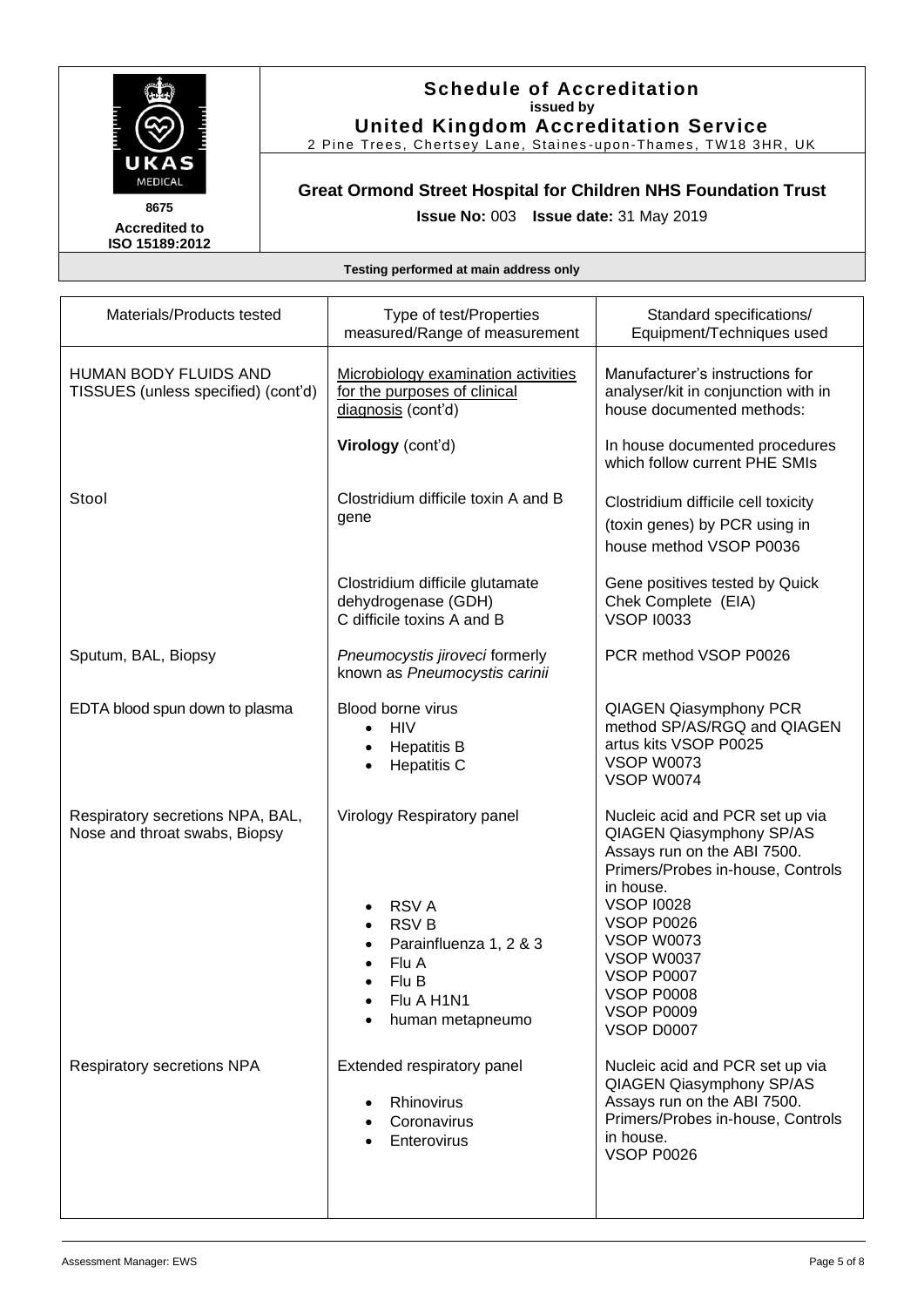

#### **Schedule of Accreditation issued by United Kingdom Accreditation Service**

2 Pine Trees, Chertsey Lane, Staines -upon-Thames, TW18 3HR, UK

## **Great Ormond Street Hospital for Children NHS Foundation Trust Issue No:** 003 **Issue date:** 31 May 2019

| Materials/Products tested                                                                                          | Type of test/Properties<br>measured/Range of measurement                                  | Standard specifications/<br>Equipment/Techniques used                                                                                                                                                                                                                                                                |
|--------------------------------------------------------------------------------------------------------------------|-------------------------------------------------------------------------------------------|----------------------------------------------------------------------------------------------------------------------------------------------------------------------------------------------------------------------------------------------------------------------------------------------------------------------|
| <b>HUMAN BODY FLUIDS AND</b><br>TISSUES (unless specified) (cont'd)                                                | Microbiology examination activities<br>for the purposes of clinical<br>diagnosis (cont'd) | Manufacturer's instructions for<br>analyser/kit in conjunction with in<br>house documented methods:                                                                                                                                                                                                                  |
|                                                                                                                    | Virology (cont'd)                                                                         | In house documented procedures<br>which follow current PHE SMIs                                                                                                                                                                                                                                                      |
| Stool                                                                                                              | Virology Gastro panel<br>Adeno<br>Sapo<br>Astro<br>Rota<br>Noro I and II                  | Nucleic acid and PCR set up via<br>QIAGEN Qiasymphony SP/AS<br>Assays run on the ABI 7500.<br>Primers/Probes in-house, Controls<br>in house.<br><b>VSOP 10030</b><br><b>VSOP P0031</b><br><b>VSOP W0073</b><br><b>VSOP W0037</b><br><b>VSOP P0007</b><br><b>VSOP P0008</b><br><b>VSOP P0009</b><br><b>VSOP D0007</b> |
| EDTA whole blood/bone marrow<br>(other sample types are validated for<br>qualitative testing CSF, swabs,<br>urine) | Virology<br><b>CMV</b><br>EBV<br>Adenovirus                                               | Nucleic acid and PCR set up via<br>QIAGEN Qiasymphony SP/AS<br>Assays run on the ABI 7500.<br>Primers/Probes in-house, Controls<br>in house, in house Quantitative<br><b>PCR</b><br><b>VSOP P0032</b><br><b>VSOP 10001</b><br><b>VSOP W0073</b><br><b>VSOP W0037</b><br><b>VSOP P0007</b><br><b>VSOP P0008</b>       |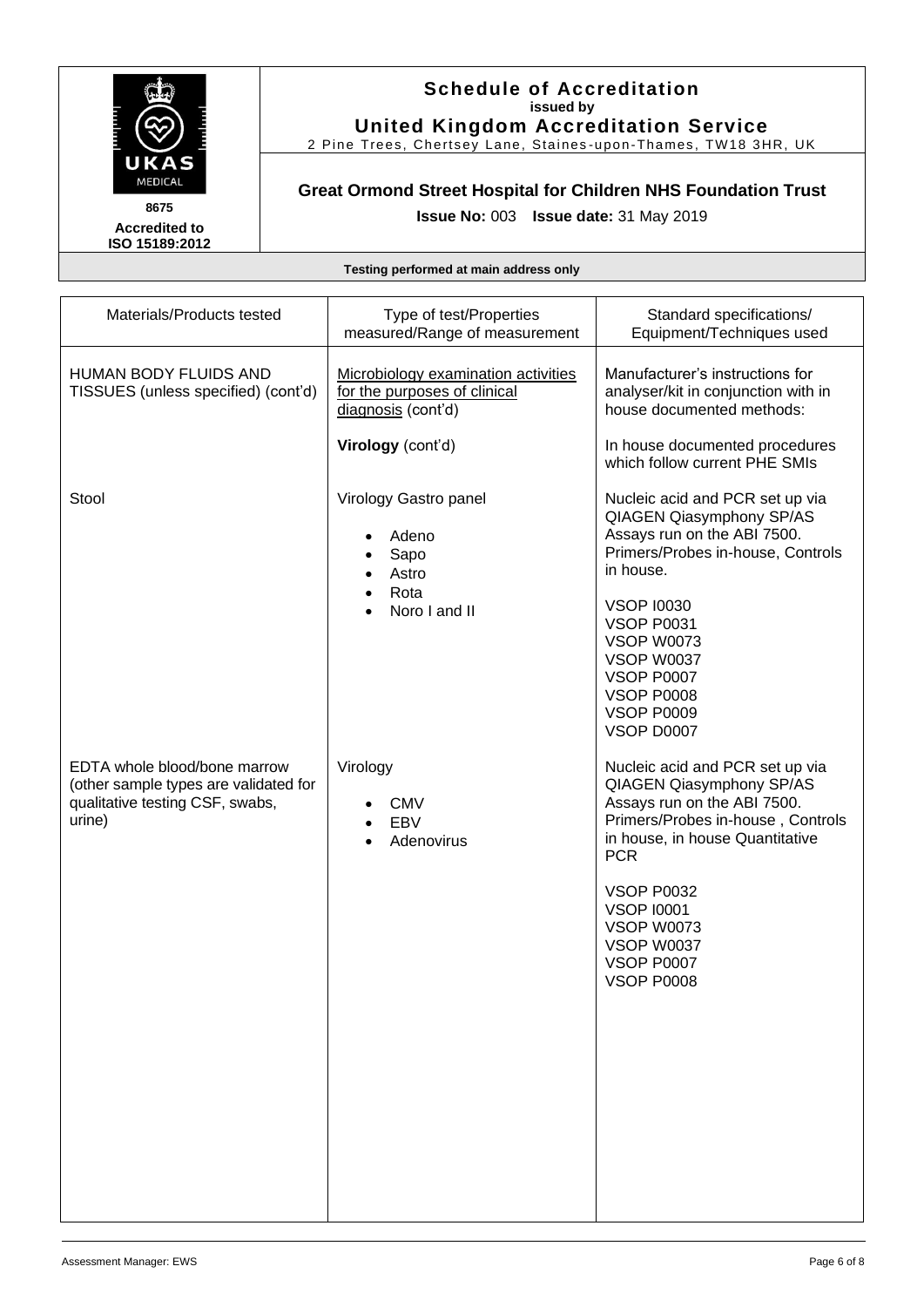

#### **Schedule of Accreditation issued by United Kingdom Accreditation Service**

2 Pine Trees, Chertsey Lane, Staines -upon-Thames, TW18 3HR, UK

## **Great Ormond Street Hospital for Children NHS Foundation Trust Issue No:** 003 **Issue date:** 31 May 2019

| Materials/Products tested                                    | Type of test/Properties<br>measured/Range of measurement                                                                                                                                | Standard specifications/<br>Equipment/Techniques used                                                                                                                                                                                                                                                                                         |
|--------------------------------------------------------------|-----------------------------------------------------------------------------------------------------------------------------------------------------------------------------------------|-----------------------------------------------------------------------------------------------------------------------------------------------------------------------------------------------------------------------------------------------------------------------------------------------------------------------------------------------|
| HUMAN BODY FLUIDS AND<br>TISSUES (unless specified) (cont'd) | Microbiology examination activities<br>for the purposes of clinical<br>diagnosis (cont'd)                                                                                               | Manufacturer's instructions for<br>analyser/kit in conjunction with in<br>house documented methods:                                                                                                                                                                                                                                           |
|                                                              | Virology (cont'd)                                                                                                                                                                       | In house documented procedures<br>which follow current PHE SMIs                                                                                                                                                                                                                                                                               |
| EDTA whole blood, Urine & Swabs,<br><b>CSF</b>               | Virology<br><b>VZV</b><br><b>HSV</b><br>BK<br>$\bullet$<br><b>JC</b><br>$\bullet$<br>Parvo<br>$\bullet$<br>Entero<br>$\bullet$<br>Parecho<br>$\bullet$<br>HHV <sub>6</sub><br>$\bullet$ | Nucleic acid and PCR set up via<br>QIAGEN Qiasymphony SP/AS<br>Assays run on the ABI 7500.<br>Primers/Probes in-house, Controls<br>in house, in house Qualitative PCR<br><b>VSOP P0033</b><br><b>VSOP W0073</b><br><b>VSOP W0037</b><br><b>VSOP P0007</b><br><b>VSOP P0008</b><br><b>VSOP 10001</b><br><b>VSOP 10032</b><br><b>VSOP 10031</b> |
|                                                              | VZV viral load<br>VZV vaccine/wildtype differentiation                                                                                                                                  | ABI 7500 Real-time PCR<br><b>VSOP P0033</b>                                                                                                                                                                                                                                                                                                   |
|                                                              | VZV TK sequencing<br>(Acyclovir resistance)                                                                                                                                             | Conventional PCR and Sanger<br>sequencing using PCR<br>Thermocycler and ABI 3130<br>Genetic Analyser<br>VSOP VZRL006                                                                                                                                                                                                                          |
|                                                              | <b>VZV Serology</b><br>Quantitative IgG                                                                                                                                                 | Manual ELISA VaccZyme™ VZV<br>glycoprotein IgG Low Level Enzyme<br>Immunoassay Kit; (Binding Site)<br>Plate washer and Plate reader<br>VSOP VZRL009                                                                                                                                                                                           |
|                                                              |                                                                                                                                                                                         |                                                                                                                                                                                                                                                                                                                                               |